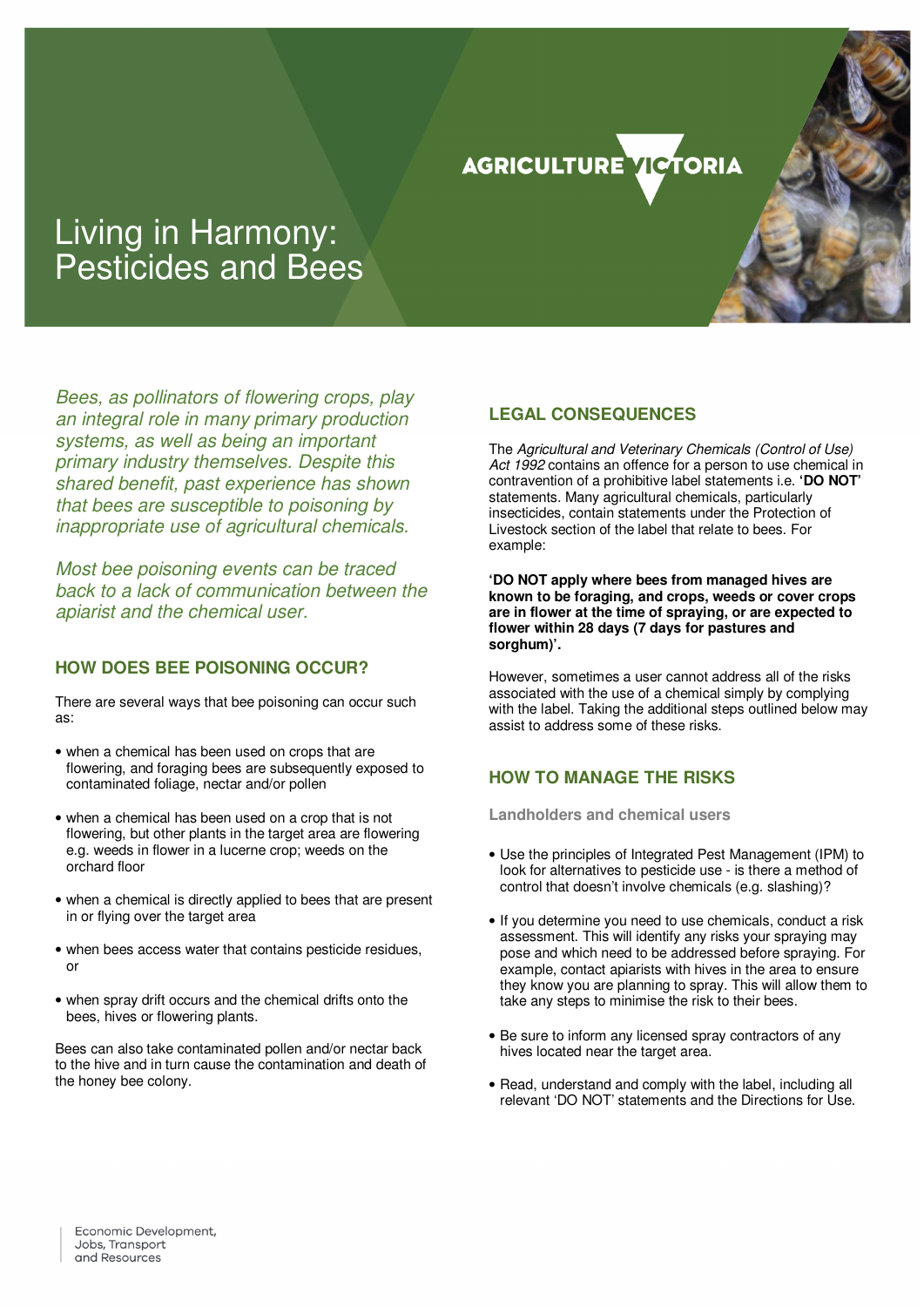- Spray in appropriate conditions to avoid spray drift onto sensitive areas, including potential sources of pollen and nectar. Also monitor weather conditions throughout spraying to ensure they continue to be appropriate.
- Inspect the target area prior to spraying to ensure no bees are foraging. Not spraying when managed bees are foraging is required by some chemical labels.
- Use buffer zones where appropriate.
- Understand the risks posed to bees that are associated with long-acting (residual) chemicals. The longer a chemical remains active after application, the greater the potential for poisoning to occur.
- Discuss chemical use with your agronomist and your pollinating apiarist to ensure you use chemicals that reduce the risk of bee poisoning. This can usually be achieved without compromising your objectives. If possible, choose a chemical that has a short residual hazard to bees.
- Advise the apiarist of your intention to apply chemical so that he/she may take steps to reduce the risk. Prior notice of 48 hours is preferred so that, if necessary, arrangements can be made to remove the hives from the target area before application commences.



Mass bee death caused by pesticides

#### **Apiarists**

- Before placing hives to pollinate a crop or produce honey, work with the grower to establish a mutually acceptable chemical program for both parties. For example, it may be possible to apply chemicals before the bees are introduced to the crop.
- Leave your full, written contact details with the landholder so that if an issue occurs you can be contacted quickly.
- Ensure one or more hives are marked with contact details so that if an issue occurs you can be contacted quickly.

This is important when the landholder is not present on the property and you need to be contacted in an emergency.

• Don't place hives in an area where chemicals may routinely be used, i.e. orchards or cropping paddocks, without notifying neighbouring landholders.



Spraying a potentially sensitive area is risky without effective communication between apiarist and farmer.

- Place hives in sheltered areas to reduce the risk of spray drift.
- Understand the residual nature of chemicals so that you can avoid damage to your bees by returning them to the target area after the residual chemical has dissipated.
- Establish a holding area located a sufficient distance away from the crop where the hives may be temporarily placed whilst spraying occurs.
- Ensure bees have access to water that does not contain pesticide residues.
- Inspect hives regularly to enable early detection and reporting of symptoms of bee poisoning.

If poisoning of bees is suspected, contact AgVic immediately on 136 186. Desiccation of bees can occur quickly during summer which will have an impact of the success of chemical residue testing.

In times of emergencies such as locust plagues, chemical users have to adapt to changing circumstances which may require them to protect their crops/orchards by spraying at short notice.

It is essential in these scenarios, time is taken to consider the possible risks associated with spraying and that apiarists and chemical users communicate any changes as soon as possible.